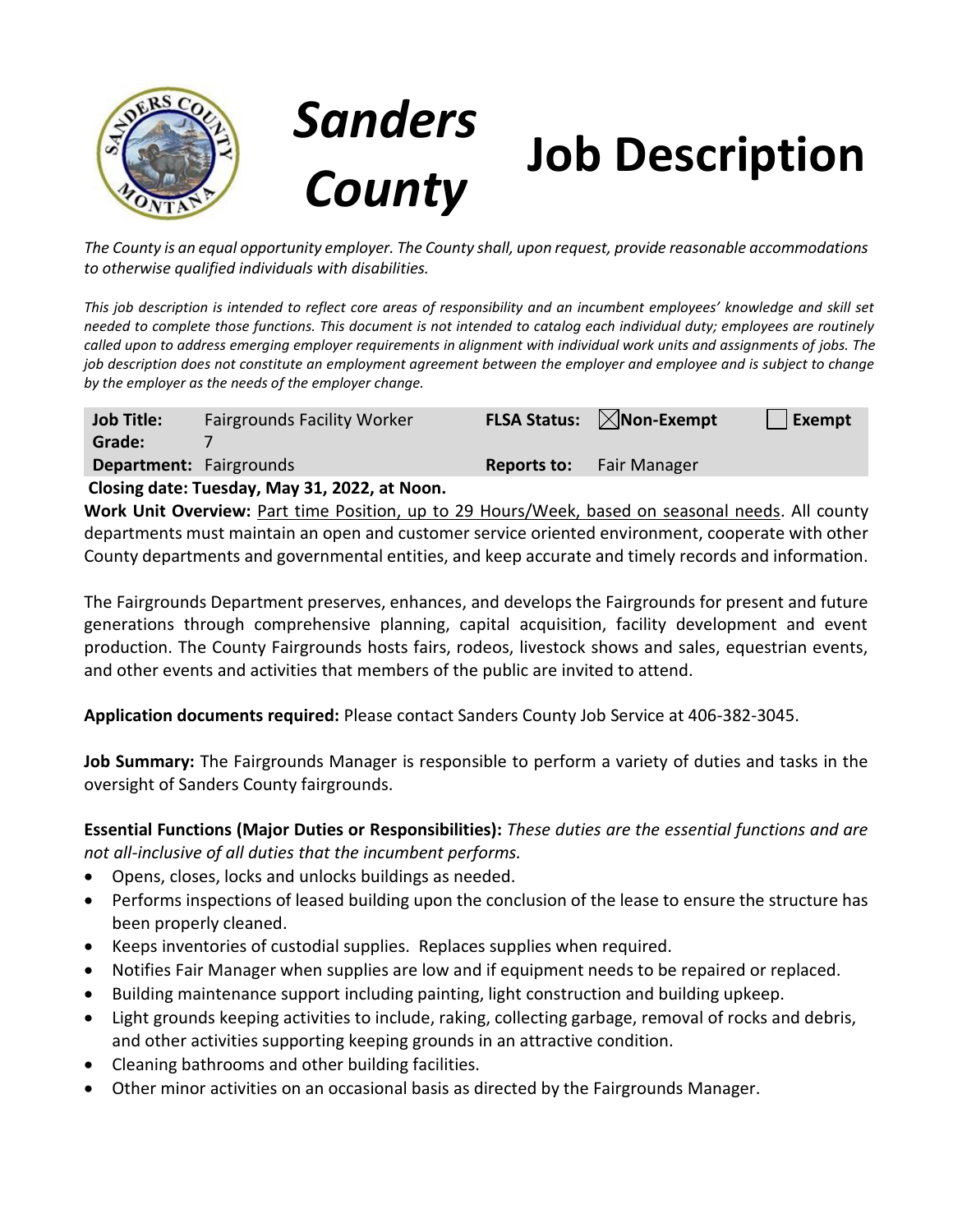- Answers inquiries, providing information based on knowledge of County Fair programs and activities.
- Mows and irrigates the fairground
- Lawn care activities will occur generally from April through September.
- Oversees the fairgrounds park area to deter vandalism and theft.
- Inspects and maintains assigned small tools, mowers, custodial and other equipment for proper operating condition.
- Maintains awareness of other vehicles, people and other safety hazards near work sites.
- Performs all duties in conformance to appropriate safety and security standards.
- Greets the public in a friendly manner.
- Answers the public's questions and/or routes to appropriate personnel.
- Maintains professionalism by exercising tact and courtesy at all times.

**Physical Demands and Working Conditions:** *The demands and conditions described here are representative of those the employee must meet to perform the essential functions of the job.*

- Requires standing and walking, talking and hearing, and reaching.
- Requires climbing, crawling and stooping to inspect buildings and grounds and grandstands to monitor conditions and perform maintenance functions.
- The incumbent is frequently required to lift up to 25 pounds and infrequently required to lift/move 50 pounds.
- Must be able to work in all weather conditions and tolerate exposure to dust and chemicals used in cleaning and maintaining buildings and grounds and animal dander.
- The noise level during events and concerts can be very loud
- Frequently the employee is required to work near moving mechanical parts, fumes, or airborne particles, toxic, or caustic chemicals and in high precarious places.
- The employee is frequently exposed to extreme cold, extreme heat, risk of electric shock, and vibration as well as herbicides and diesel fumes.
- If the employee is assigned to the Sheriff's Department exposure to criminal and danger is a possibility.

**Supervision Exercised:** *List jobs reporting to the subject position and level of supervisory authority.* This position does not supervise any County employees.

## **Knowledge, Skills, and Abilities:**

Possess a strong level of skills in minor repairs and ability to support landscaping duties; solid administrative and customer relations skills a must for the position.

## **Education and Experience:**

- Graduation from high school or GED equivalent.
- Valid State driver's license.
- Ability to follow safety procedures.
- Ability to work various days and shifts.

## **Health and Safety Responsibility**: